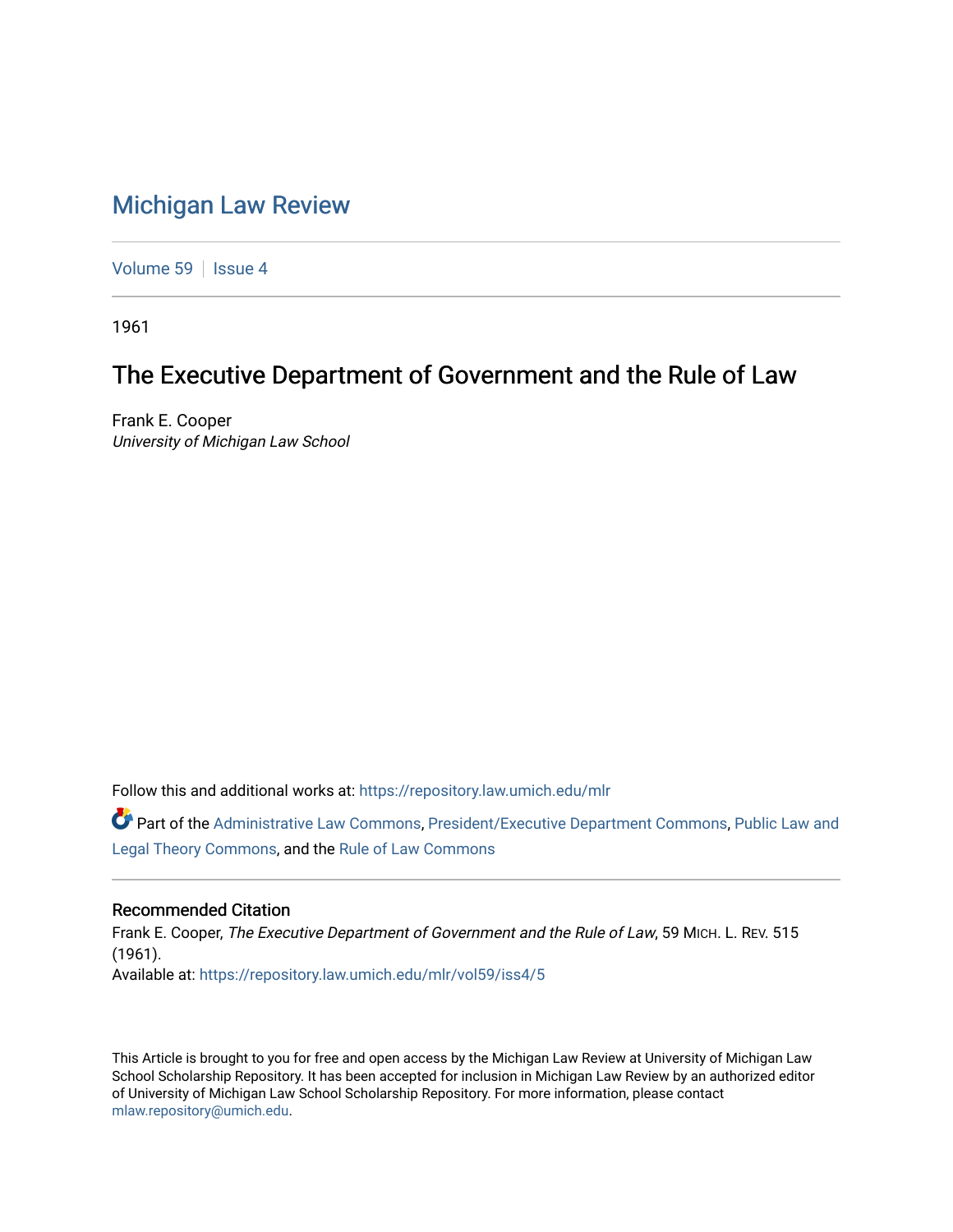### THE EXECUTIVE DEPARTMENT OF GOVERNMENT AND THE RULE OF LAW\*

#### *Frank E. Cooperf*

F OR a long time, people have been talking about the executive<br>department of government and the Rule of Law. Indeed, the<br>suggestion of Aristotle that government should be by law, and not suggestion of Aristotle that government should be by law, and not by men, represented a protest directed to the earlier Grecian systems of despotically controlled administrative law.1 It is my privilege this afternoon to carry fonvard the discussion of a problem that has been talked about for some two thousand years: how to apply the Rule of Law to the executive agencies of the government. They are commonly called "independent agencies" within the executive branch. I suggest that the name is well chosen, for they have assumed a degree of independence that puts them beyond the effective control of the legislatures and the courts. This, I make bold to suggest, should not be so, if we are to preserve the Rule of Law to which as lawyers we have all dedicated our lives; for the very concept of the Rule of Law "means in the last resort the right of the judges to control the executive government...." These are the words of the venerable A. V. Dicey, barrister-at-law of the Inner Temple and Vinerian Professor at Oxford. He wrote them seventy-four years ago.<sup>2</sup>

Now, it has become commonplace to treat Mr. Dicey with a sort of polite condescension. But as I re-read his famous book a few weeks ago, I was impressed with the thought that his ideas are not so different from those expressed only a few months ago by a hard-headed and practical American lawyer, Mr. Louis J. Hector, in his famous *Memorandum to the President,* written upon the occasion of his resigning from the Civil Aeronautics Board.

This recent reiteration of Mr. Dicey's ideas suggests that it is relevant to re-examine what Mr. Dicey had to say; and then consider whether his suggestions are pertinent to our contemporary post-war thinking about the rule of law. He declared: "In Eng-

<sup>•</sup> Lecture delivered on June 23, 1960, as part of a series of lectures on the general topic, "Post-War Thinking About the Rule of Law," given in connection with the Special Summer School for Lawyers held at The University of Michigan Law School, Ann Arbor. June 20-July I, 1960.-Ed.

t Of the Detroit Bar; Professor of Law, University of Michigan.-Ed.

<sup>1</sup> The classic phrase found in Part I, § 30, of the Massachusetts Constitution, 1780, was borrowed from Harrington [OCEANA 2-29 (1656)] who acknowledged his indebtedness to Aristotle's POLITICS III, xvi, 4-5.

<sup>2</sup> DICEY, THE LAW OF THE CoNsrrrunON 401 (2d ed. 1886).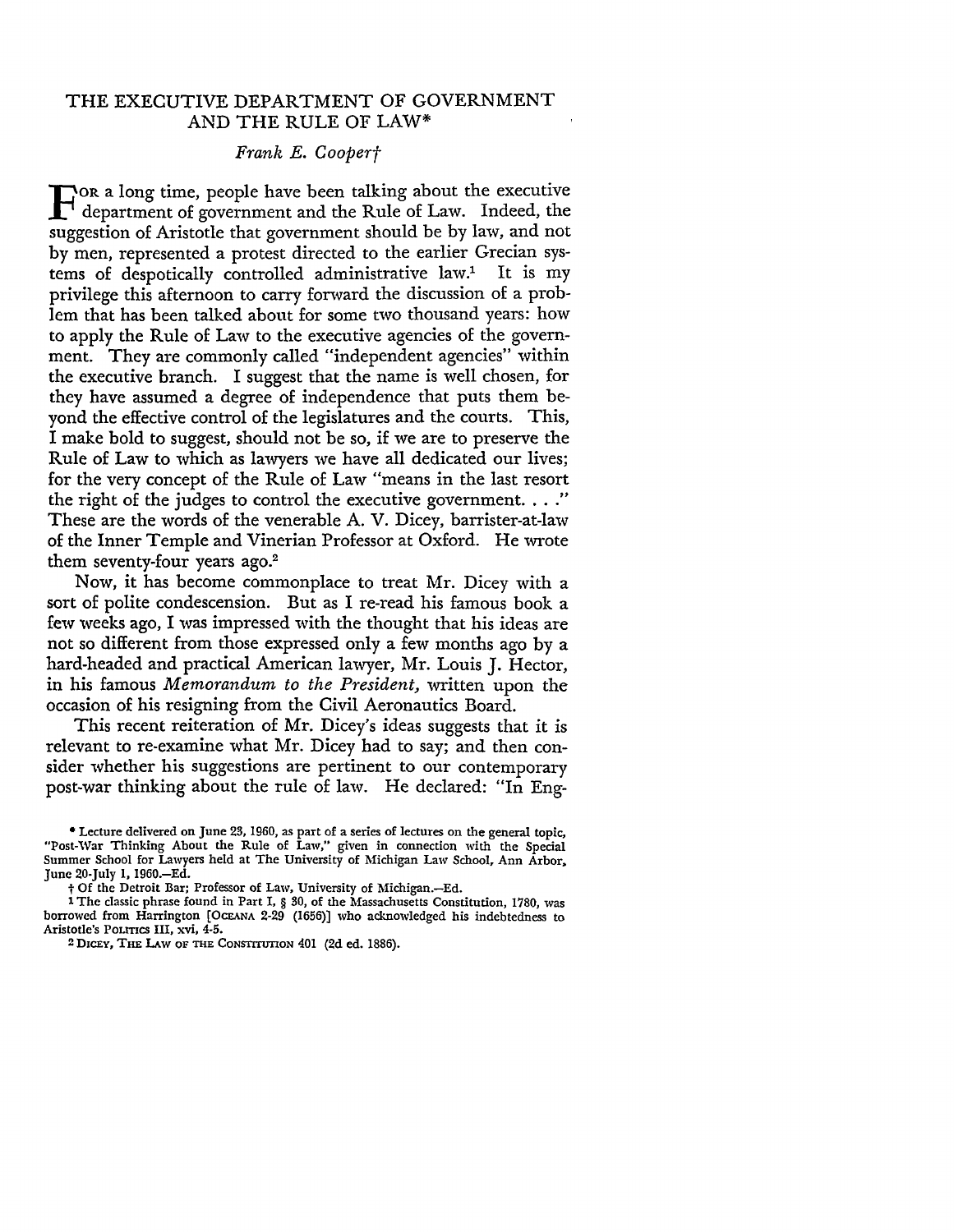land, and in ... the United States ... the system of administrative law and the very principles on which it rests are in truth unknown."3 This is so, he added, because the system of administrative law4 "rests upon political principles at variance with the ideas which are embodied in our existing constitution, and contradicts modern English convictions as to the rightful supremacy or rule of the law of the land.''5

Some years later, reviewing in the *Law Quarterly Review* the now famous decision in *Local Government Board v. Arlidge,* [1915] A.C. 120, which permitted a municipal council to order a rooming house closed after an *ex parte* investigation and without notice or hearing, Mr. Dicey pointed out that this decision allowed executive agencies of government to exercise judicial authority not in accordance with the procedures of the courts of law, but rather in accordance with whatever procedures the agency found to be "convenient in the transaction of the business."<sup>6</sup>

There can be no doubt but that Mr. Dicey was most accurate in his prediction that administrative agencies would, as they developed, operate not in accordance with traditional judicial modes, but rather in accordance with such procedures as they might find convenient. This thought was echoed and strongly emphasized a few years ago by the United States Supreme Court.<sup>7</sup>

But was Mr. Dicey correct in his contention that this course of development would be in derogation of the Rule of Law? Was he a prophet without honor, or an old-fashioned viewer-with-alarm? For a long time I thought his views were outdated. But on recently re-reading them, I was impressed with the close similarity between his views and those expressed last September by Mr. Hector in his *Memorandum* to the President. He said (p. 29) that the failure of the members of regulatory commissions to decide cases on the basis of personal knowledge of the record, and their failure to explain the reasons for their decisions, mean "that the

*3Id.* at 182.

<sup>4</sup> *Ibid.* He was speaking particularly of the *droit administratif* of France; but his remarks can fairly be applied in a broader context.

*<sup>5</sup>Id.* at 205.

<sup>6</sup> 31 L.Q. REv. 149, 151 (1915).

<sup>7</sup> In FTC v. Pottsville Broadcasting Co., 309 U.S. 134, 142 (1940), Mr. Justice Frankfurter observed for the Court: "Modern administrative tribunals . . . have been a response to the felt need of governmental supervision over economic enterprise. . . . Perhaps the most striking characteristic of this movement has been the investiture of administrative agencies with power far exceeding and different from the conventional judicial modes for adjusting conflicting claims. . . . These differences in origin and function preclude wholesale transplantation of the rules of procedure, trial, and review which have evolved from the history and experience of courts."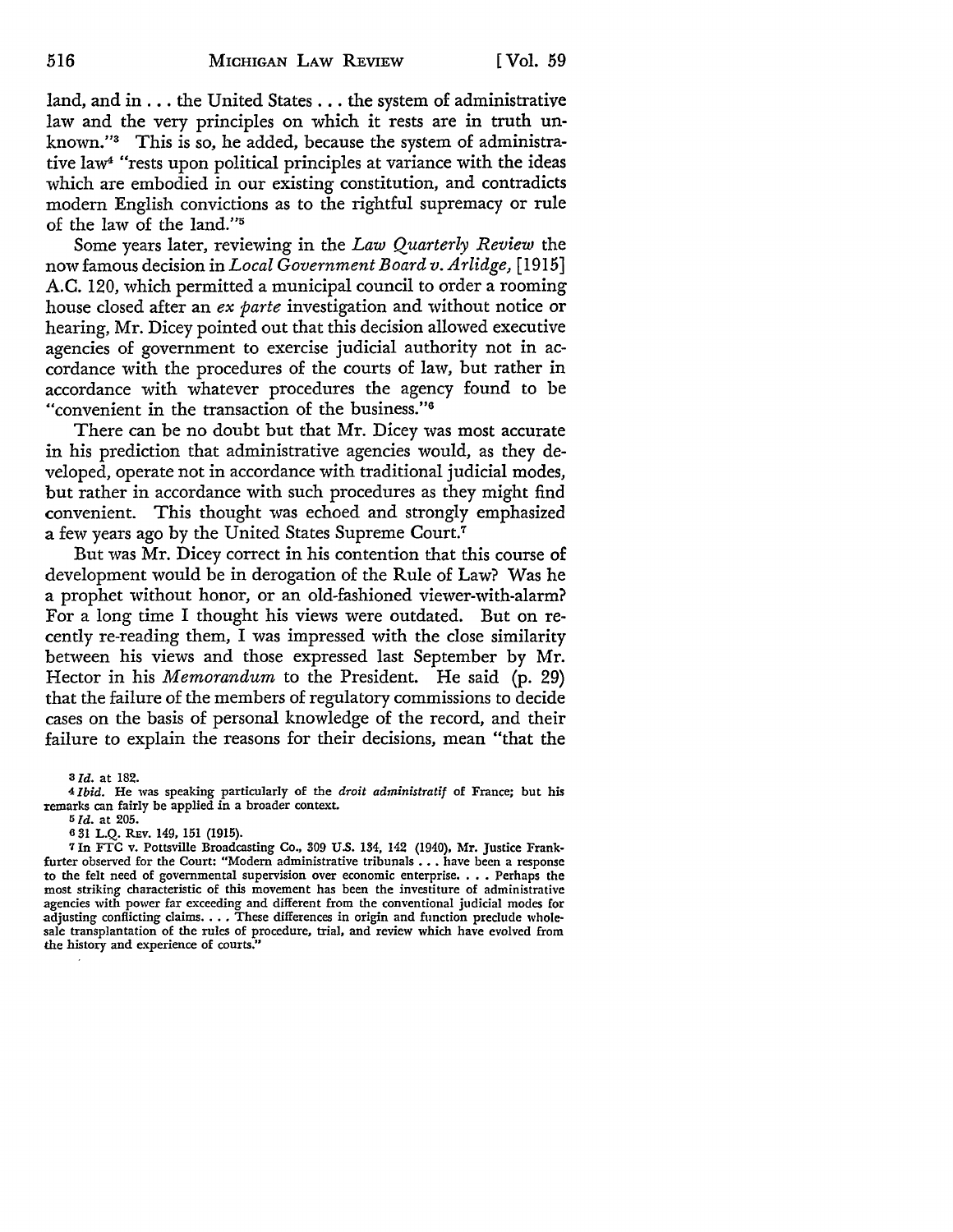so-called 'quasi-judicial' processes of the agencies bear little relation to what is normally thought of as judicial process."

More specifically, he asserted (p. 19) that the public "have the right to expect, as a part of the basic judicial process:

"I. That adjudicated cases will be decided on the basis of general principles and standards known to the parties and applicable to all cases, and

"2. That the persons who decide adjudicated cases will do so on the basis of the voluminous testimony and arguments advanced by the parties and this alone, and that they will personally state the reasons for their decision."

But, Mr. Hector added, "Neither of these reasonable expectations is satisfied by present Board procedures and practices."

We find, in short, that the English scholar writing in 1886 and the hard-headed American lawyer writing in 1959 reached the same conclusion, which might fairly be summarized with the blunt assertion that the conduct of administrative agencies is in derogation of the judicial process which we describe as the rule of law.

So blunt is this assertion that I should like to buttress it by a number of examples illustrating the wide disparity between the administrative and the judicial process-disparities which indicate a well-defined tendency on the part of the agencies to depart from the norms that characterize our Anglo-American Rule of Law. Then I should like to suggest what I deem to be the principal reasons for this departure. Finally, I should like to review briefly the principal proposals now being urged in the hope of healing this rapidly developing breach between the executive agencies of the government and the Rule of Law-proposals to integrate the functions of the administrative agencies with the judicial process.

#### *Examples of the Disparity*

Illustrations of the fundamental disparities between the administrative and the judicial process fall into two principal categories: (a) differences in the attitude of the decision-maker; (b) differences in the process of reaching the decision.

#### *Judge v. Administrator-Eight Differences in Attitude*

I. Perhaps the outstanding illustration of the deep-seated differences in attitude between administrators and judges concerns their interest or disinterest in the result. In the Anglo-American legal system, judges are steeped in long-established traditions of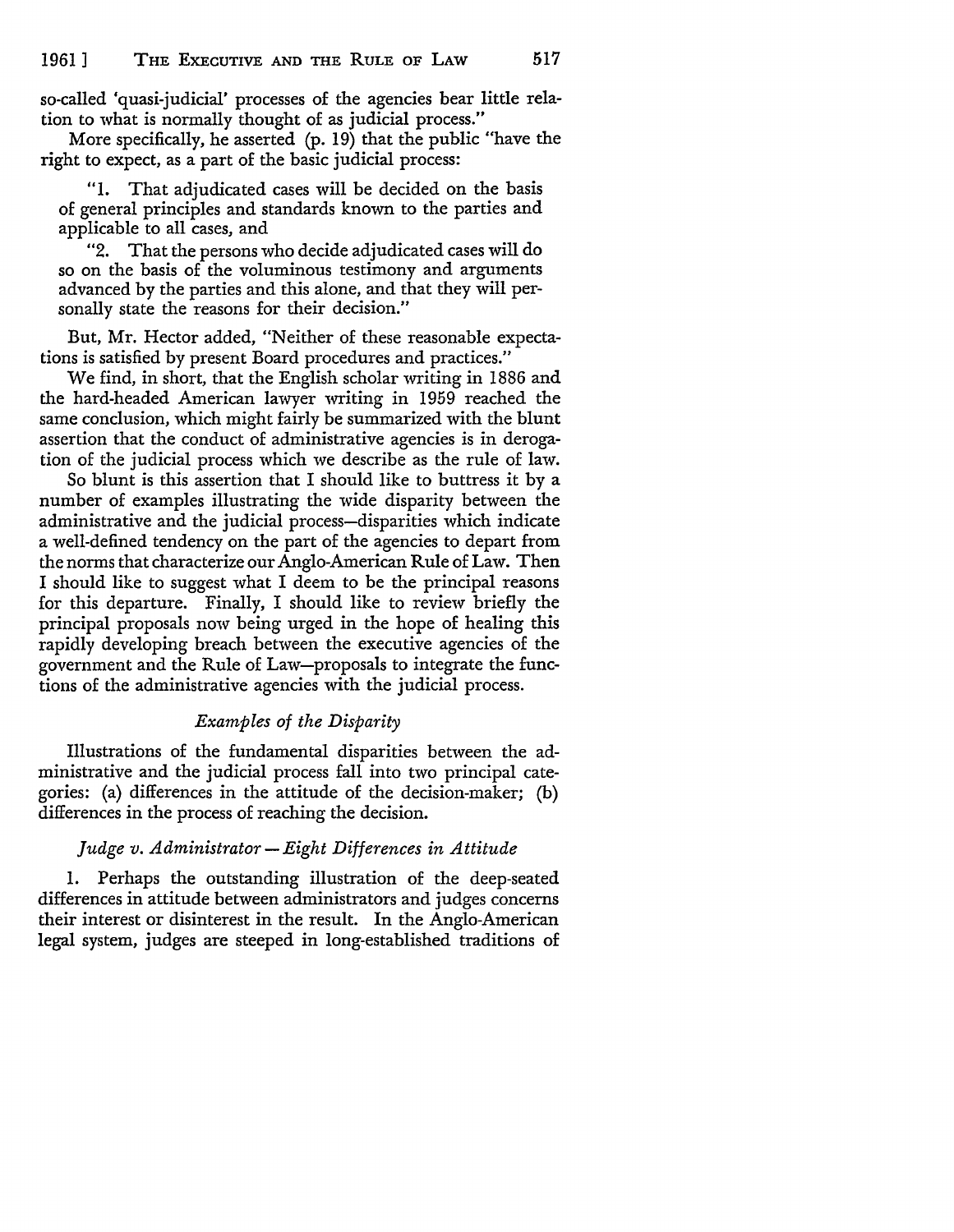impartiality. A judge will frequently disqualify himself for the slightest reason that might conceivably affect the impartiality of his judgment. On the other hand, administrators, appointed to administer broad policies of social or economic reform, entertain so strong a predilection for rapid implementation of these policies, that they exhibit an active interest in the outcome of cases pending before them. Such interest, to be sure, is inherent in the purpose for which such agencies are created; and the absence of such interest would interfere with their most effective functioning. But over-concern with the desirability of achieving appointed ends sometimes leads to an excess of zeal-as illustrated by the antipathy toward participation by counsel in agency proceedings, sometimes encountered, or a pronounced antagonism toward judicial review.

2. A second outstanding characteristic of the administrative process is the broad scope of administrative discretion. Although courts characteristically eschew discretionary standards in determining legal rights, discretion is the very life-blood of administrative adjudication. It can be granted that the vesting of discretionary powers in administrative agencies is necessary to the most effective performance of their appointed tasks. But at the same time, it clearly appears that where agencies predicate their decisions on such vague standards as what is deemed "adequate," "desirable," "detrimental" and the like, what might be called the rule of discretion is substituted for the Rule of Law. Discretion can be exercised more freely when cases are decided without a hearing; and the resulting tendency to minimize the importance of hearings has had far-reaching effects on the course of administrative decision. Again, reliance on the role of discretion has disinclined many agencies to make available for the use of interested parties any clear statements either of the exact practice and procedure of the agency, or the criteria relied on by the agency in deciding cases.

3. A third characteristic attitude of administrative agencies is to emphasize (if not magnify) their stature by seeking to extend their jurisdiction to the furthest possible limits. Not infrequently, they press further than the legislature intended. The courts have had occasion to strike down unwarranted assumptions of jurisdiction by such agencies as the Federal Trade Commission,<sup>8</sup> the

ti<br>A

BFTC v. Bunte Bros., Inc., 312 U.S. 349 (1941).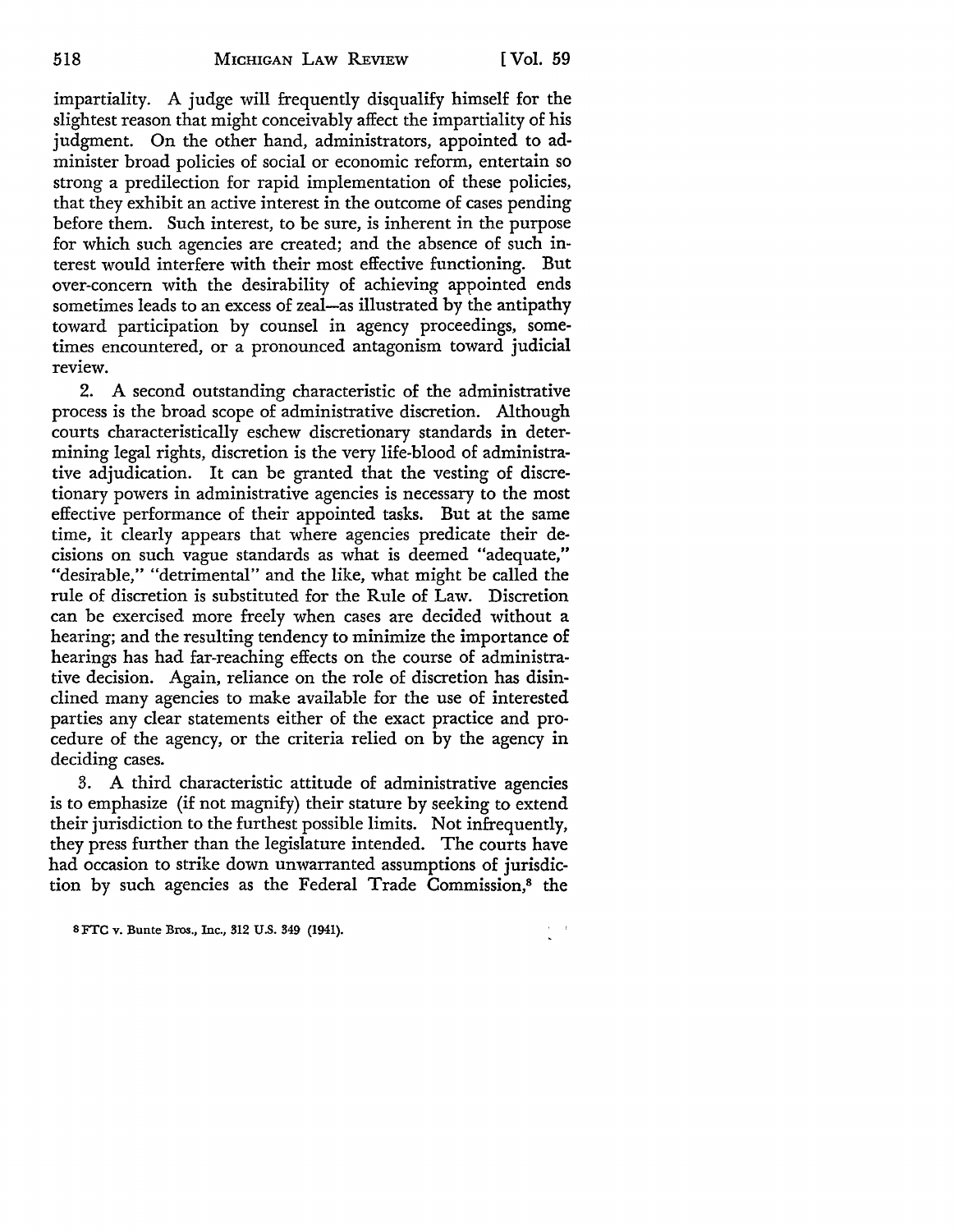Interstate Commerce Commission,<sup>9</sup> the Securities and Exchange Commission,<sup>10</sup> the Federal Power Commission,<sup>11</sup> and others. Sometimes it has been Congress rather than the courts which called a halt, as when the Wage and Hour Division of the Department of Labor determined that its jurisdiction over employees engaged in occupations necessary to the production of goods for commerce extended to the gardener who mowed the grass and trimmed the geraniums in a garden outside the executive offices of a company in whose plant goods were produced.12

4. A fourth illustration of the expansive genius of administration may be seen in the cases where the courts have struck down administrative decisions on the ground that the administrators have adopted policies going beyond or even at variance with the standards of the statutes which the agencies administer. Thus, the Court has criticized the Federal Communications Commission for seeking to accomplish through agency regulations an amendment in the governing statute which it had unsuccessfully requested of Congress.13 The National Labor Relations Board has been reminded by the Supreme Court that a company "cannot be held guilty of an unfair labor practice by administrative amendment of the statute."<sup>14</sup> Similarly, the Interstate Commerce Commission has been reversed because it added a requirement not included in or authorized by the statute, as a condition of acquiring a carrier Iicense.15 The Civil Aeronautics Board was criticized by the Court on the ground that it "forsook the standard" imposed by Congress "and adopted a different one."16 The Federal Trade Commission was found to have adopted policies at variance with those of the statute, when it asserted power to compel a seller of patent medicines to include in his advertisements statements that would be derogatory of the value of his product.<sup>17</sup> The Supreme Court has more than once had occasion to condemn administrative determinations of the Internal Revenue Service as being invalid

- 10 Jones v. SEC, 298 U.S. 1 (1936).
- 11 FPC v. Panhandle Eastern Pipe Line Co., 337 U.S. 498 (1949).
- 12 Fair Labor Standards Act Amendments of 1949, 63 Stat. 911, 29 U.S.C. § 203 (1958).
- 13 FCC v. American Broadcasting Co., 347 U.S. 284 (1954).
- 14 Colgate-Palmolive-Peet Co. v. NLRB, 338 U.S. 355, 364 (1949).
- 15 Barrett Line v. United States, 326 U.S. 179 (1945).
- 16 Civil Aeronautics Board v. Summerfield, 347 U.S. 67, 72 (1954).
- 17 Alberty v. FTC, 182 F.2d 36 (D.C. Cir. 1950).

<sup>9</sup> United States v. Pacific Coast Wholesalers' Ass'n, 338 U.S. 689 (1950).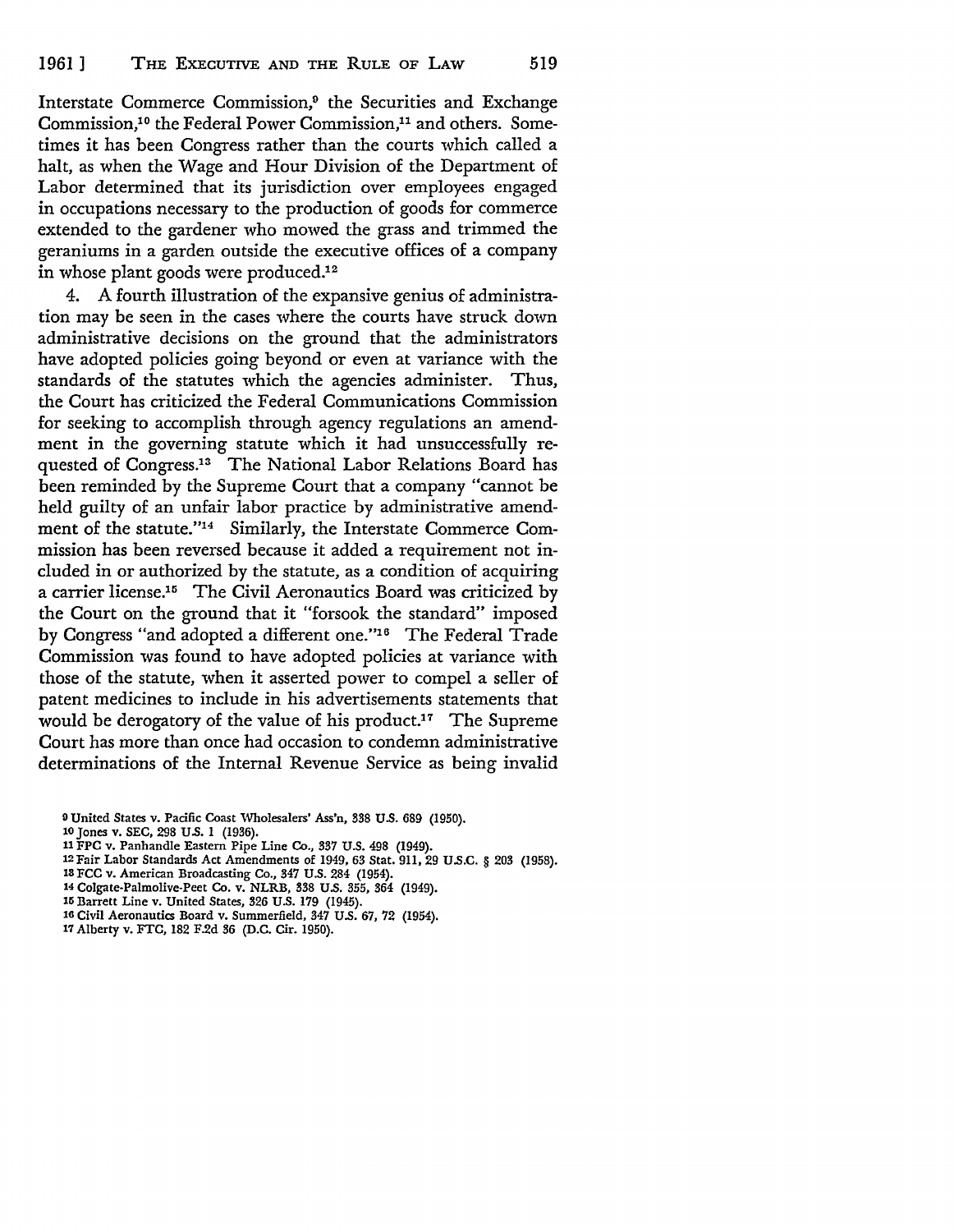attempts to "add a supplementary legislative provision" to a statute.<sup>18</sup>

5. A fifth characteristic attitude of agencies has to do with their evaluation of the evidence presented in contested cases. Their constant striving to reach desired results tends to make most administrators "convicting judges." The performance of most agencies in the appraisal of evidence leaves much to be desired, from the viewpoint of achieving a scrupulously impartial determination of facts. The reports contain a distressingly large number of cases wherein courts have felt compelled-despite the crutch afforded by the substantial evidence rule-to set aside agency findings of facts as being based on mere conjecture and speculation.19

6. The principle of *stare decisis* is little heeded in administrative adjudication. Indeed, to the extent that the doctrine is founded on the notion that the law does not change-or that it changes slowly-the classical doctrine of *stare decisis* does not square with the theory and practice of the agencies. It is commonplace that today's ruling may be based on a different policy, or on a different principle or philosophy, than yesterday's ruling. This attitude of treating each decision as a unique phenomenon, unaffected by precedent, sharply differentiates the administrative process from the judicial.

7. The principle of *res judicata* is likewise inapplicable to administrative adjudication-and properly so, for agencies are not courts, and their determinations are not judgments. But it should be noted in passing that the freedom of agencies to disregard the philosophy on which the *res judicata* principle is based, leads to attitudes which are at odds with the traditional approach of the Rule of Law.

8. The last of the eight attitudes I should like to mention is that which makes many agencies impatient to hear out the respondent. It is only natural that an agency which acts as both prosecutor and judge, and which does not institute proceedings until its own informal investigation has convinced it preliminarily of respondent's guilt, should display a certain readiness to treat respondent's offers of proof in somewhat cavalier fashion. Seldom does this treatment go so far as the instance reported in *Brinkley* 

19 For cases, see Cooper, *The "Substantial Evidence" Rule,* 44 A.B.A.J. 945 (1958).

<sup>18</sup> E.g., Helvering v. Credit Alliance Corp., 316 U.S. 107, 113 (1942): Helvering v. American Dental Co., 318 U.S. 322 (1943).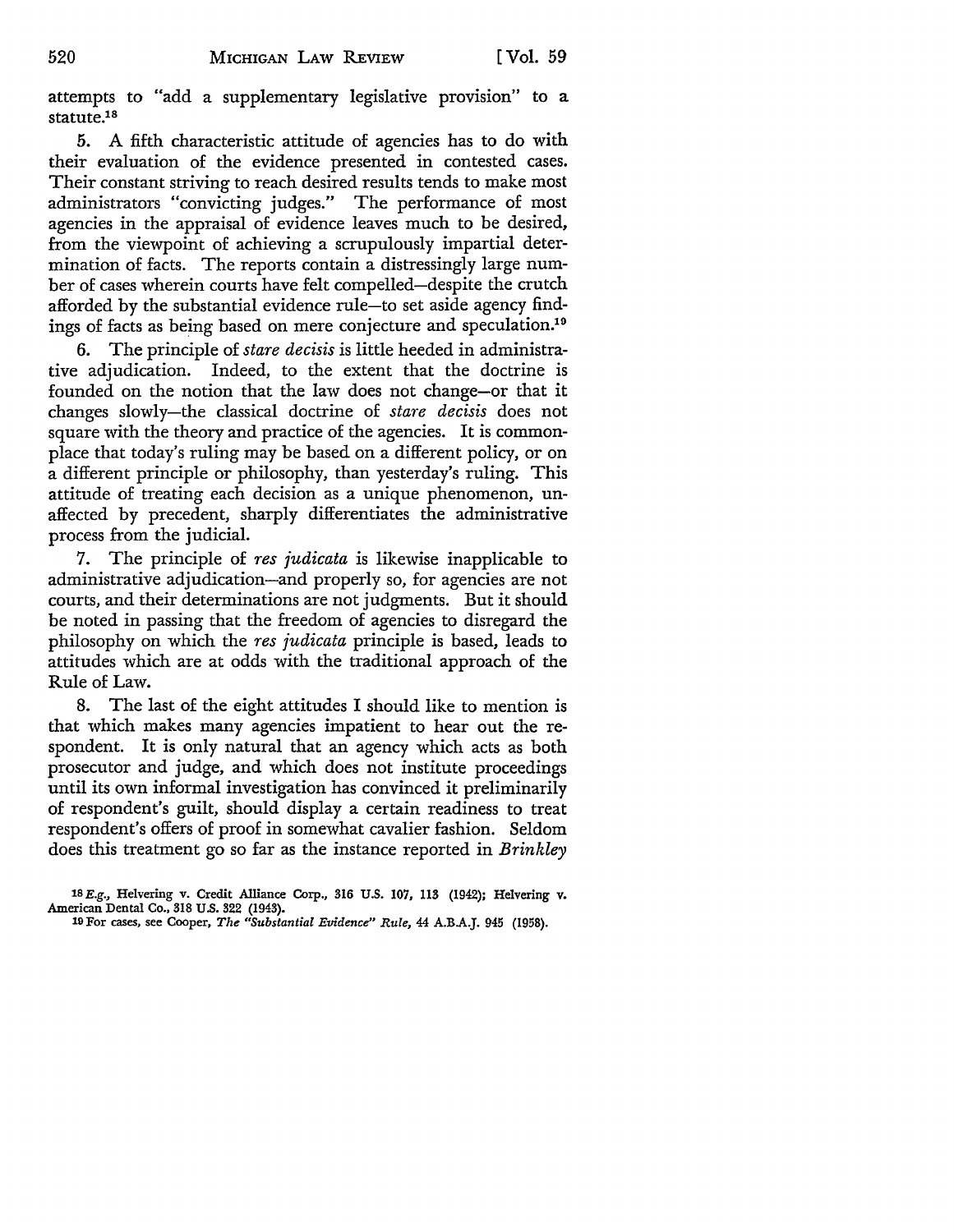*v. Hassig.20* There, in proceedings to revoke a physician's license, one of the members of the licensing board, after listening to respondent's testimony for three days, said he was ready to voteagainst respondent-and asked permission to cast his vote and be excused for more pressing business. Most administrators are more sophisticated, but the attitude so forthrightly indicated by the very frank physician in the Kansas case twenty-five years ago has persisted, and had been criticized by such diverse authorities as President Roosevelt and the Hoover Commission. It is an attitude which, along with the others, reveals a tendency at odds with the fundamental concepts of the Rule of Law.

#### *Courts v. Agencies -Differences in Procedure*

Differences in the process of decision-no less than differences in mental attitude-account for the tendency of administrators to depart from the norms that characterize the Rule of Law. We all know, as the Court recently reminded us in *Speiser v. Randall,21*  that "the procedures by which the facts of the case are determined assume an importance fully as great as the validity of the substantive rule of law to be applied."

We all know, too, the typical process of agency adjudication. The materia of decision [pleadings, a transcript of testimony, exhibits (frequently, thousands of pages of exhibits), a hearing examiner's report, proposed findings by each party (duly excepted to by the other party) and voluminous briefs] are all dumped into the files of the agency, like ingredients dumped into a metaphysical crucible or melting pot; and there a secret group of anonymous staff assistants blend them into a witches brew from which finally emerges a secret staff memo (in formulistic adherence to the requirements of the *Morgan* case) that becomes transmuted into an agency decision.

Long ago, the Supreme Court declared in *Morgan v. United States22* that the agency members who decide the case must master the record. But this is an impossible command. There is recorded the instance of the member of the Interstate Commerce Commission who found that over a period of two years he cast a case-deciding vote every twelve and one-half minutes of his working time.<sup>23</sup>

20 83 F.2d 351 (10th Cir. 1936). 21 357 U.S. 513, 520 (1958). 22 298 U.S. 468 (1936). 23 DAVIS, CAsES ON ADMINISTRATIVE LAW 423 (1951).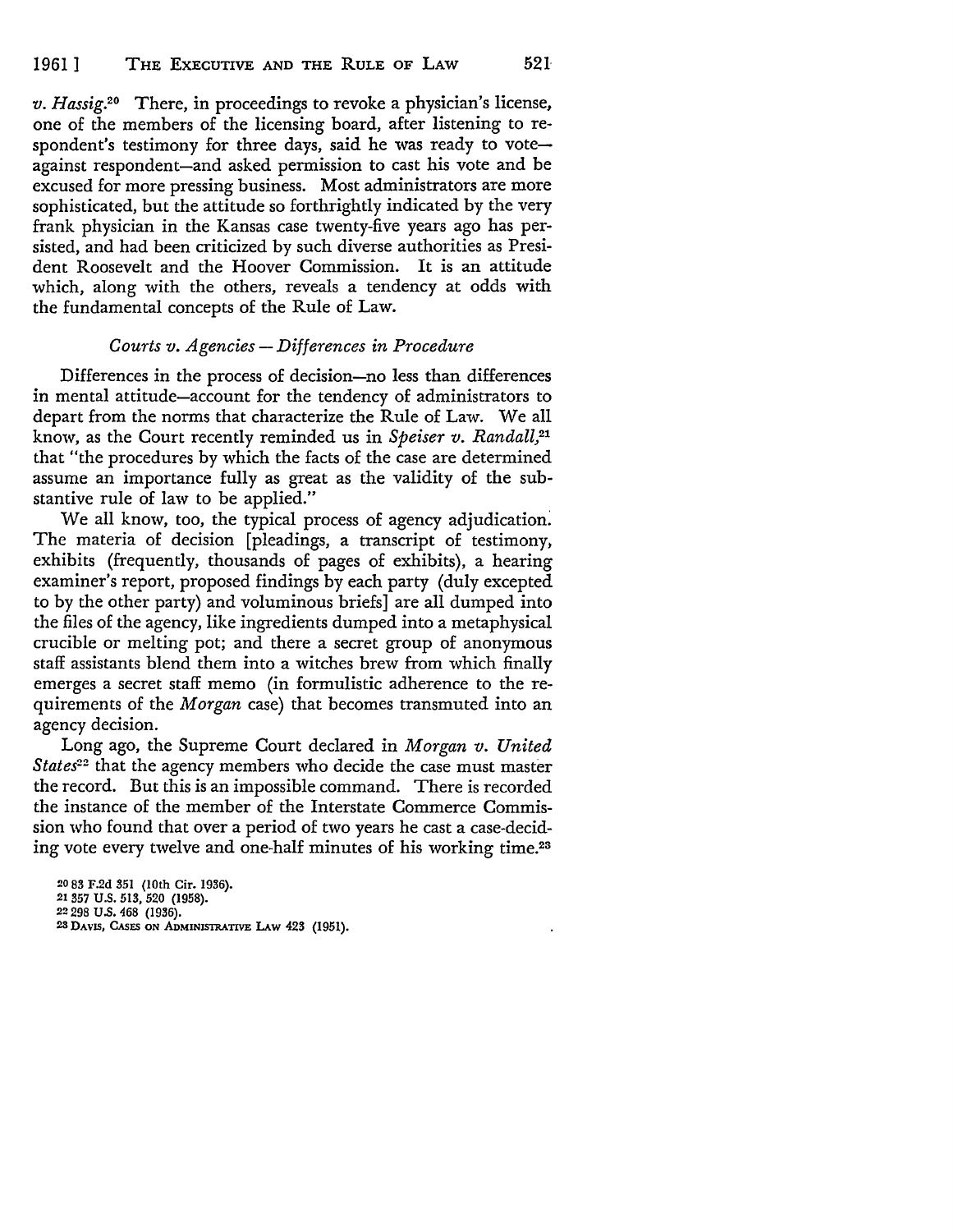Commissioner Hector pointed out (p. 34) that members of the C.A.B. find "there is no real chance for a review of the record" and that "the thousands of man-hours which go into the making of a record are thus virtually ignored at the crucial moment of final decision."

It is not the members of the agency who make the decision. The actual decision is hammered out by the unseen, unknown, unapproachable (we hope!) staff assistants-a group of lawyers, engineers, statisticians, technicians, and political hacks. They produce a staff "memo" which too frequently affords substantially the only source of information available to the agency members, when they decide the case. Deciding the case is sometimes made easier, to be sure, because the staff memo is frequently accompanied by a proposal for decision-a proposal which, judged by the supporting memorandum-appears eminently reasonable.

How well these staff memoranda are prepared no one can judge -for they are secret documents not made available to the parties to the case. The actual decision-making process within the agencies is one, as Donald C. Beelar so well put it, "about which we know almost as little as we know about the dark side of the moon."24 We do know that a great deal of internal maneuvering goes on. We do know that the maneuvering includes external influence and pressures, as individuals possessing an interest in the matter and some degree of influence approach the agency staff, much as lobbyists approach legislators. We do know that as of a few years ago in the National Labor Relations Board, for example,<sup>25</sup> a detailed review of the record in representation cases was made by only one person-one of the junior legal assistants to one of the members of the Board. We do know that the trial examiner's report and recommendation is frequently disregarded. We do know, to borrow again from Mr. Beelar, that all these internal maneuverings may have more to do with the actual decision than anything in the hearing record.

Can you imagine any procedure further removed from norms consonant with the Rule of Law? It is as if a trial judge, at the conclusion of a hearing, bundled up the record and briefs of the parties and turned them over to the law clerks of the judges sitting on the appellate court, and these law clerks prepared short memos

<sup>24</sup> Beelar, *The Dark Phase of Agency Litigation,* 12 Ad. L. Bull. 34 (1959).

<sup>25</sup> *The Problem of Delay in Administering the Labor-Management Relations Act,* Staff Report to the Subcommittee on Labor and Labor-Management Relations of the Committee on Labor and Public Welfare, U.S. Senate, 82d Cong., 2d Sess. ll-15 (1952).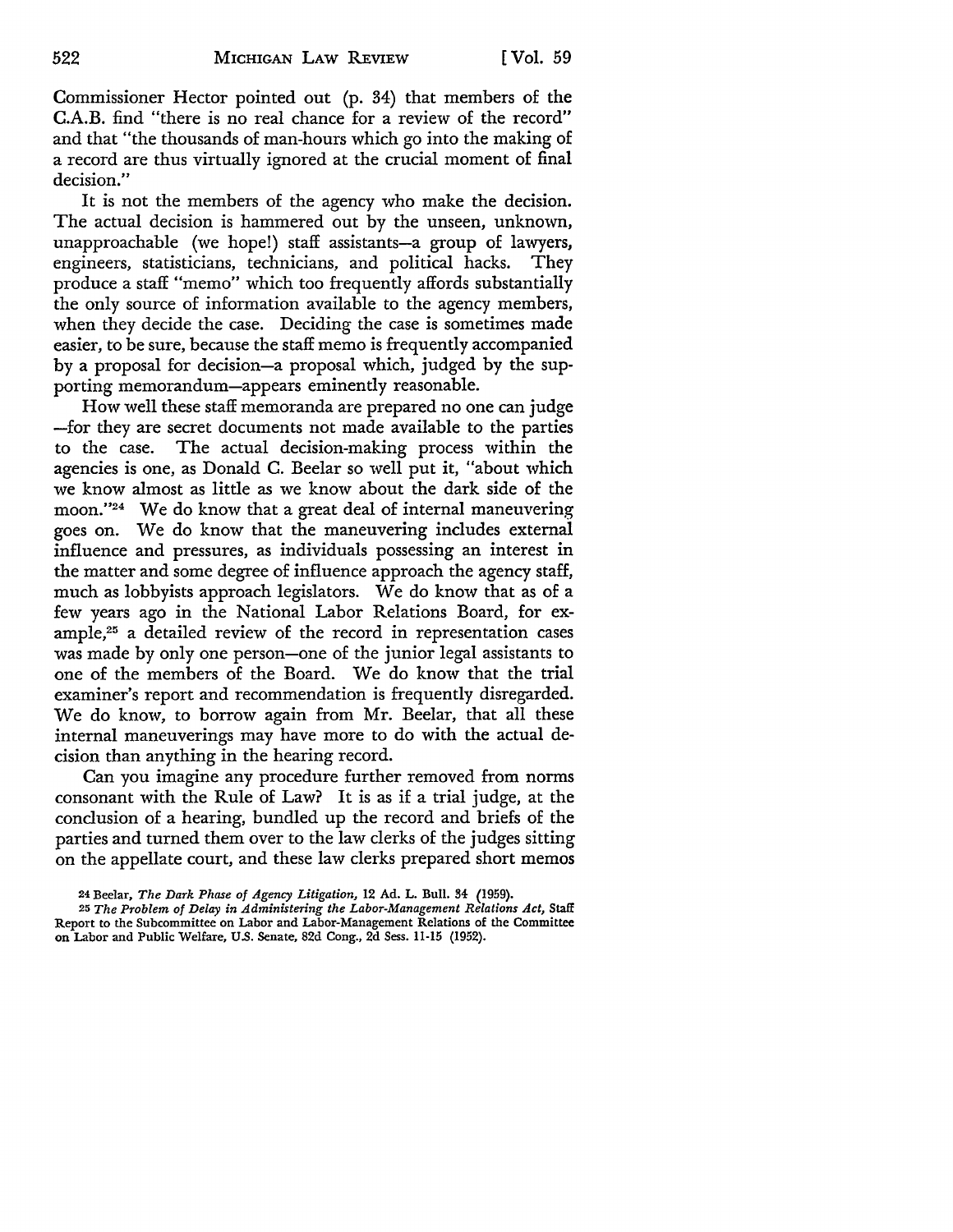-perhaps five or ten pages to a case-and the judges of the appellate court were asked to render initial decision on the basis of such memos (which the parties were not even permitted to see) at a rate approximating five decisions per houri

Even this comparison is not complete, for it leaves out the element which is really critical in the administrative process of adjudication-the tugging and tussling within the agency staff, where in the war of competing philosophies and ideologies andfrankly-political pressures, the testimony of the parties and the points argued in briefs of counsel and the recommendations of the trial examiner may be quite overlooked; where a litigant may be ambushed by secret lurking forces without his knowing what has happened.

When the decision does finally emerge from all this maelstrom, it bears little resemblance to a court opinion. The latter is essentially a carefully reasoned statement of the principles which led to the decision, serving not only to explain the basis of the decision but to afford a guide upon which future conduct may be patterned so as to conform to the Rule of Law, and to afford a precedent upon which future cases may be decided. But the opinion-writing staffs of agencies, as Mr. Hector has told us, explain that they consciously avoid statements of general principle as much as possible in the opinions they write, because they must be able to write an opinion justifying an opposite conclusion the next day, and hence must not be hampered by prior statements of general principles (p. 26).

In short, the typical processes of administrative adjudication are fundamentally at odds with the tenets of the Rule of Law. It was Mr. Hector's conclusion (p. 30) that the administrative system does not produce consistent, informed, responsible, or articulate judgments-and that it is an ideal breeding ground for *ex parte*  presentations and improper influence (p. 30).

#### *A Pathological Specimen*

I have undertaken to describe the attitudes which differentiate agencies from the courts, and the characteristics of administrative adjudication that create its unique problems. Now I should like to direct your attention to a pathological specimen that shows what can happen-indeed, what did happen-as a result of the attitudes and procedures I have undertaken to describe in general terms.

Anna Myers was a widow, thirty-five years of age, with two children; and she was lonely. By some happy chance, she met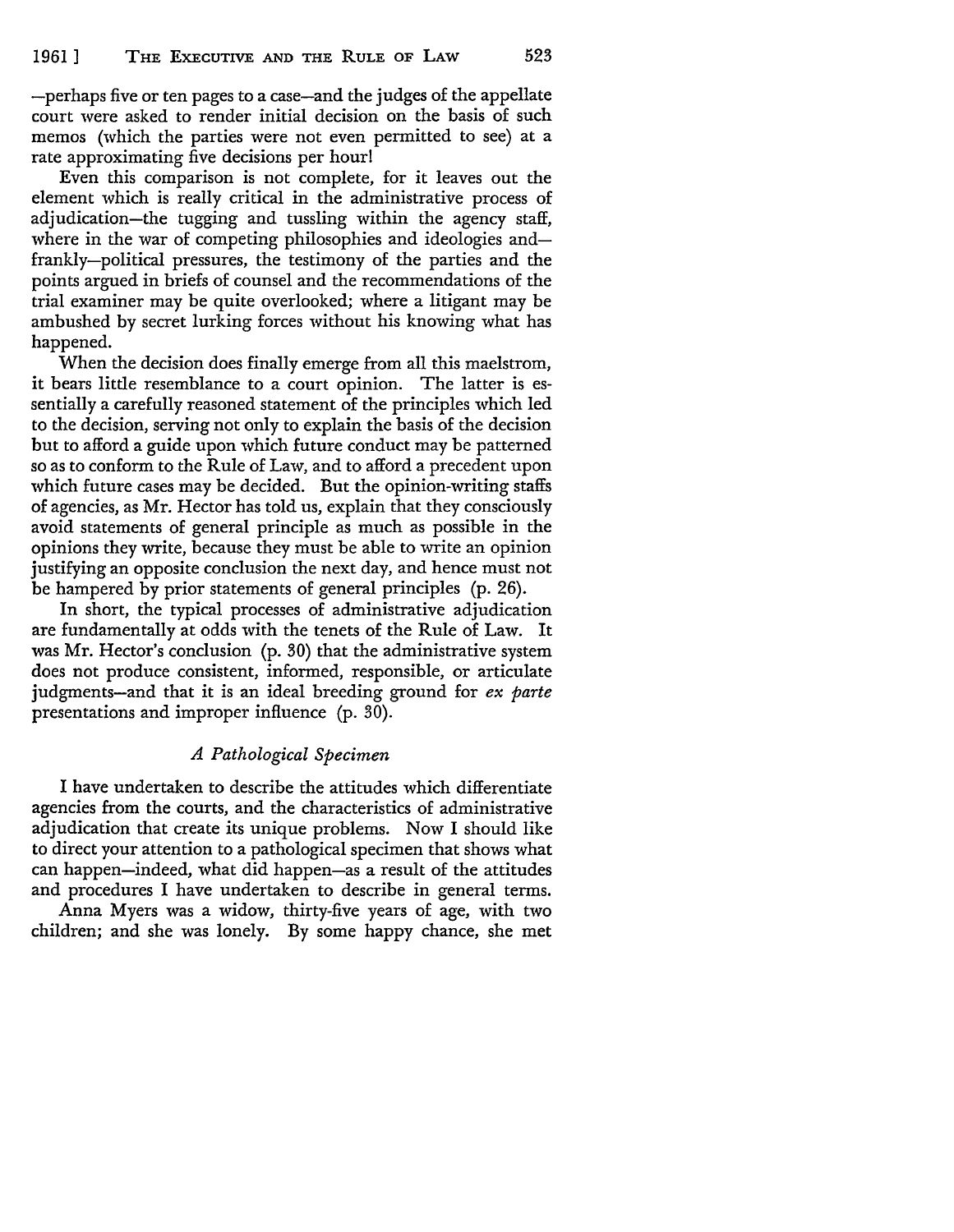Charles Boyd, a widower, fifty-nine years old, who had six of his nine children living with him. They fell in love and were married. The bride took her two children with her to her husband's abode, but unfortunately the house was too small for the two families. The husband's children resented their father's new bride; and there was some trouble between the two sets of children. In the course of time, relations became so strained that the bride and groom decided the only way to attain peaceful and harmonious relationships was to maintain two houses. His children lived in one; hers in the other. Thus was connubial bliss restored; and during their two years and eight months of marriage, they were blessed with three children-twins born in April 1954, and a third child born posthumously in May 1955. The record established continuous cohabitation as man and wife. Indeed, his death-the event which gave rise to the case-occurred when he suffered a heart attack one night while in his wife's intimate embrace.

The husband had been, in the parlance of the Social Security Administration, a fully-insured individual; and accordingly after his death Anna applied for the various benefits due under the law to a widow who had been living with a fully-insured husband at the time of his death. Her claim was denied on the grounds that she was not living with her husband at the time of his death. This somewhat startling conclusion was predicated on the theory that if husband and wife have separate abodes, they cannot be deemed to be living together. Evidence as to the reason for dividing the family between two houses-and indeed, evidence as to the circumstances of his death-was all irrelevant; such matters could not change established administrative policy. The policy, to be sure, had its genesis elsewhere than in the statute. The statute<sup>26</sup> provided in part that a widow shall be deemed to have been living with her husband if they were both members of the same household [it said nothing about sharing the same abode] or if he had been contributing to her support, or if he had been ordered to do so. To the reviewing courts, it appeared plain that Anna must be deemed to have been living with her husband, under the plain language of the statute as applied to the undisputed facts. But it was apparently the fixed policy of the agency that if husband and wife shared two residences, they could not be deemed to be members of the same household. In short, the statutory test was whether husband and wife were living together; but the administrative test was whether they had only one house. Thus, it may

26 64 Stat. c. 809, § 216 (h) (2) (1950).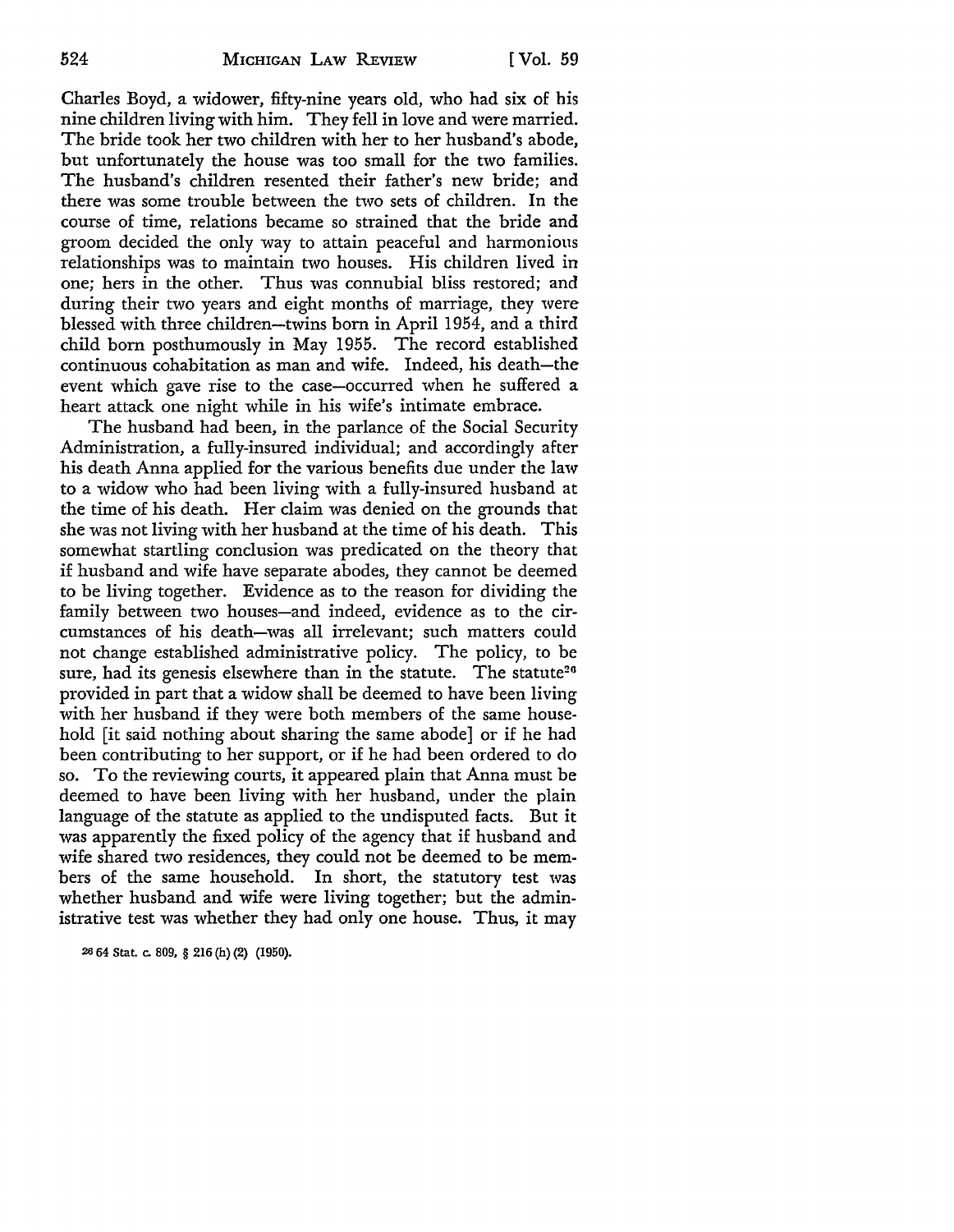be seen how the sweet freedom of administrative discretion can lead an agency to establish policies at odds with the legislative intent.

Following the administrative denial of her claim, Anna requested the hearing afforded her by statute. This was duly held, and the referee upheld the administrative denial of Anna's claim. With great tact, he made no reference to the most explicit testimony adduced as to the occasion of the husband's demise, except to observe, "He died while visiting the claimant."

Anna then applied for a review by the Appeals Council, the appellate body of the Bureau. The Council, however, refused to review the case-on the somewhat discomforting ground that "a review of the referee's decision would result in no advantage to the claimant." Here is a pointed illustration of the prejudgment that occurs when an agency sits as judge in its own cause.

It might also be noted that the agency had a more direct interest in the case. It had already made certain payments to a child of decedent's previous marriage; and these payments would have to be characterized as an unauthorized disbursement if the widow's claim were upheld. She was, in effect, asking the agency to say it had decided wrong the first time.

Fortunately, Anna had a lawyer-and a courageous one. Most claimants do not have the advantage of legal representation, for the agency's regulations<sup>27</sup> prohibit an attorney from charging or receiving a fee in excess of ten dollars, except as otherwise specifically authorized. It is easy to understand why most lawyers do not eagerly accept for such a fee a case which involves study of a complex insurance statute of more than 100 pages, implemented by some 277 pages of regulations in fine print, and which may involve (as in Anna's case) filing the initial papers, appearing at a hearing which occupied the better part of a day, and then seeking an administrative appeal, and prosecuting it if it is allowed. Even if counsel is willing to do all this for ten dollars, he may understandably feel discouraged because of the circumstance that there are those who suspect that many policies of the Social Security Administration are set forth in unpublished documents which the hearing examiners follow but which are unavailable to the parties or their counsel.

But Anna's counsel exhausted all administrative remedies and pursued his case by petition for review to the federal district court. That tribunal denied a government motion for summary judgment

27 20 C.F.R. § 403.713 (d) (2) (1949).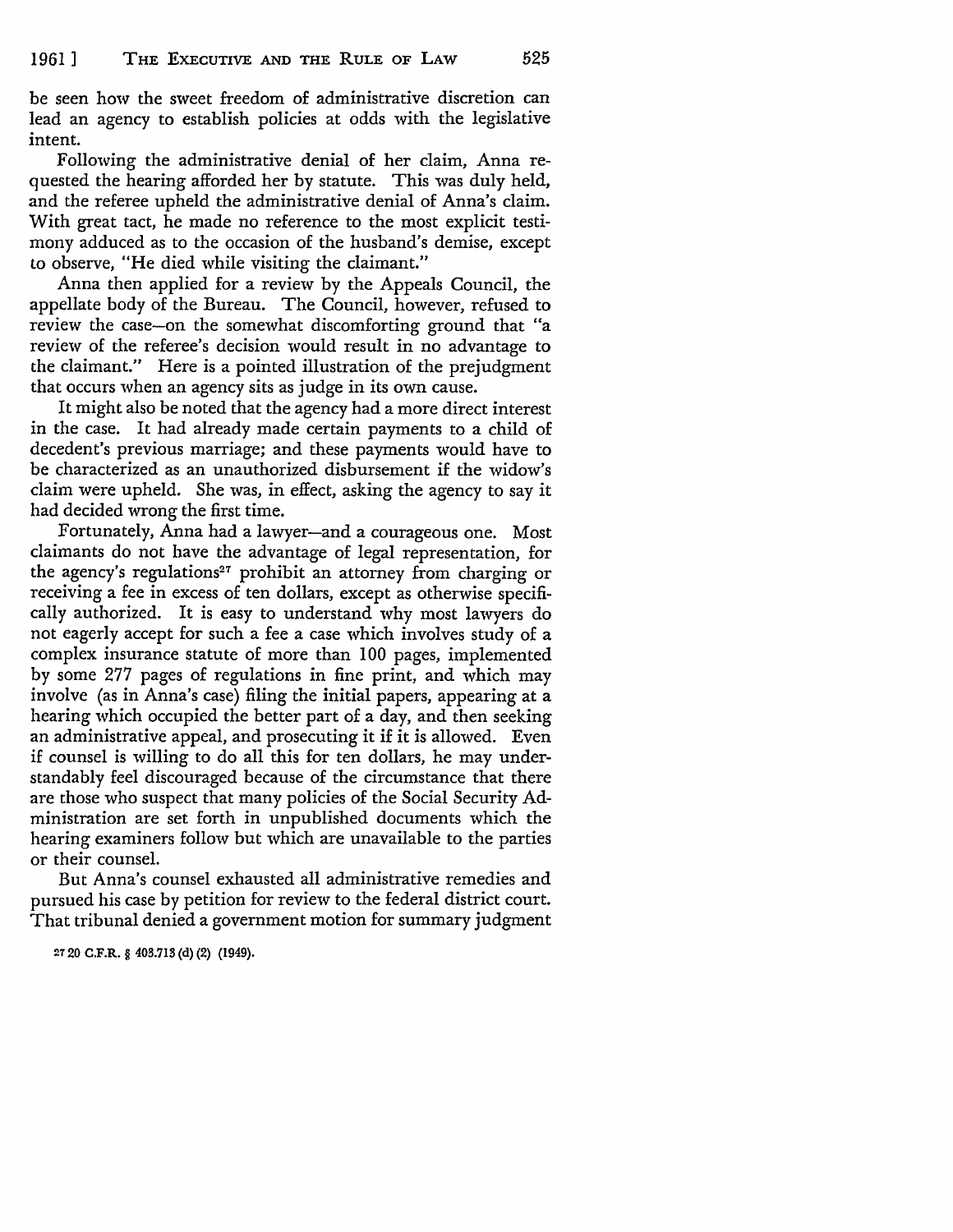(filed apparently for the reason that the agency did not want Anna to have a hearing, even in court, on the question whether she was living with her husband when in his intimate embrace on the night of his death) and entered an order reversing the decision of the Social Security Administration.28

The Government appealed to the Court of Appeals for the Third Circuit, charging in its brief that the decision of the district court "has over-ruled the long-established administrative understanding." (Brief, p. 14) But the appeal was unsuccessful, the court preferring to decide the case on the basis of the statutory language, rather than the administrative understanding.<sup>29</sup>

While this sorry tale concerns an admittedly extreme case-one which can most kindly be described as pathological—yet it may serve to illustrate the problem that is raised by the conflict between administrative adjudication and the rule of law; and it may serve as a point of departure for discussing a few basic questions seeking to probe the reasons for this unfortunate conflict.

## *The Reasons for the Trend Toward Administrative Adjudication*

Among the reasons advanced retrospectively to explain the phenomenal trend during the last three decades away from the Rule of Law and toward administrative adjudication, one of the most popular rationalizations is that the courts were not equal to the task-that there were too many cases for the courts to decide, and that the cases presented problems too difficult and technical for the judicial mind.

But actually, I submit, this is not true at all. The courts could handle the cases being decided by administrative agencies. We might need more courts, of course, and more judges. But there never seems to be any great difficulty in finding able lawyers willing to accept lifetime appointments as federal judges. Nor have the judges been incompetent to master the difficult problems involved. The Tax Court and the Court of Customs and Patent Appeals pass on questions just as complex and technical as the questions passed on by the I.C.C. and S.E.C. In reality, the trend toward administrative adjudication reflects not a breakdown of the courts, but rather a breakdown of the legislative process.

Most agencies have been created because Congress faced a situation where it was clear that some law was needed to prevent or correct potential social abuses, but where it was not at all clear

<sup>28</sup>Boyd v. Folsom, 149 F. Supp. 925 (W.D. Pa. 1957).

<sup>20</sup> Boyd v. Folsom, 257 F.2d 778 (3d Cir. 1958).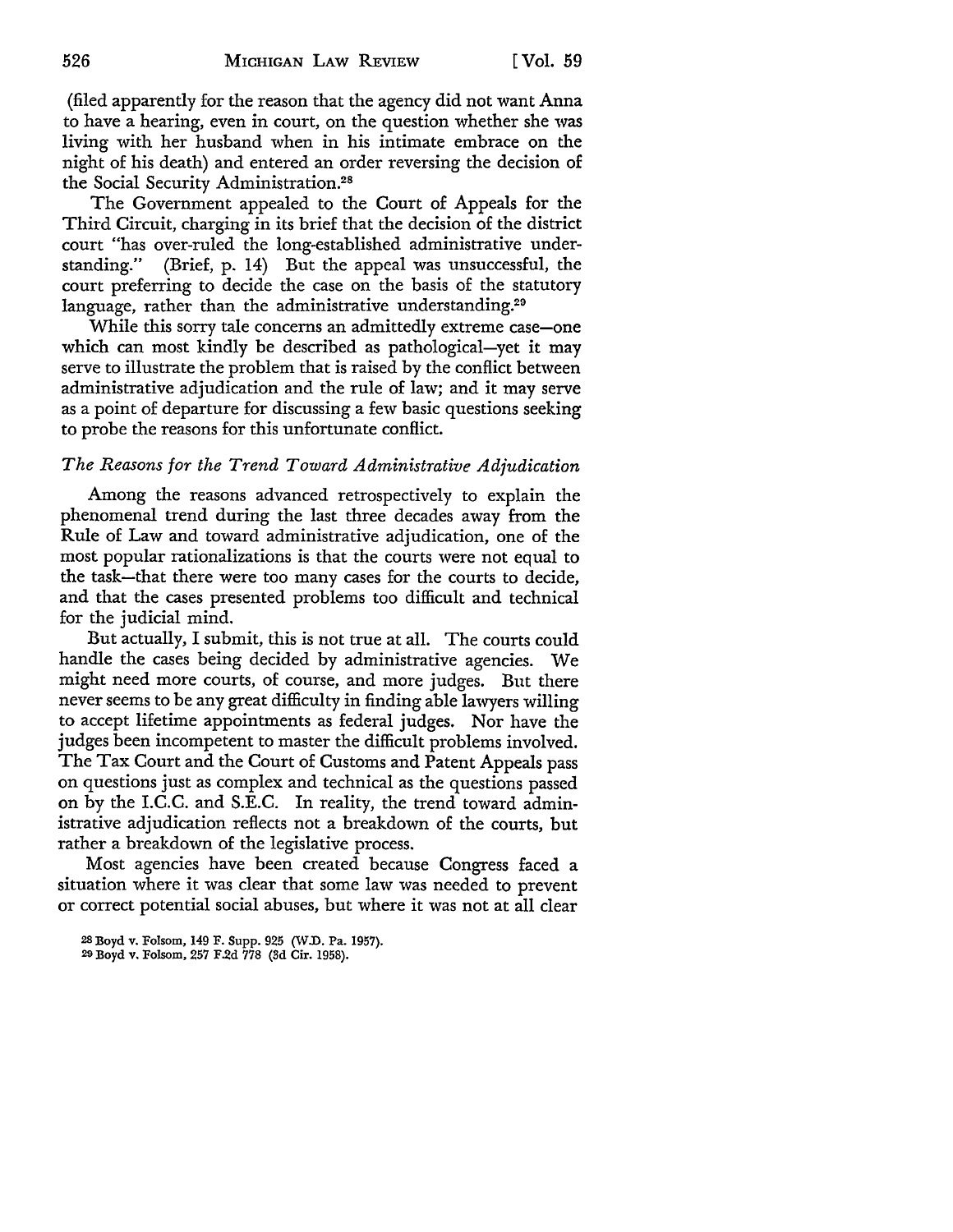what the law should be. Not having sufficient information about the problem to lay down a well formulated policy, Congress took the easy way out of the dilemma by creating an agency, and delegating to the agency responsibility for settling fundamental matters of policy, and implementing such policy by rules having the force of law. Such was the general situation which led to the creation of such agencies as the Interstate Commerce Commission, Federal Trade Commission, Securities Exchange Commission, Atomic Energy Commission, and many others that might be mentioned.

Congress, of course, gave polite recognition to the legal principle that some standard must be created to limit the agency's policymaking responsibilities, but the standards set up were so vague as to amount to little more than the expression of a pious hope that the agency would act in the public interest.

It may, indeed, be necessary, upon venturing into a new field of governmental regulation, to grant the agency wide powers. Perhaps the agency must, initially, have some authority to experiment. But as experience defines the contours of the problem involved, opportunities are afforded to redefine and tighten the standards which guide administrative action, terminating the agency's authority to perpetuate unsuccessful experiments. Occasionally the Congress has done this, as in the 1947 amendments to the National Labor Relations Act. But too often the Congress has permitted the original enactment to stand for generations without significant amendment. The whole body of radio law, for example (or so I am told), is based upon a statute adopted in 1927, when the knowledge of the problems involved was very slight. Those of us who turned to the Communications Act last winter to see what guide it provided to solve the many problems by which the radio and television industry has recently been so bitterly plagued found that it provided no guide at all to most of the problems-because those problems had not been envisaged in 1927. If Congress had kept the act up to date through the years, the situation would have been much healthier.

But the fact seems to be that Congress has lost much of its ability *to* legislate. Its capacity to produce legislation is no greater now than it was forty or fifty years ago. When we pause to think of all the streamlining which has been done in the courts during the past fifty years, does it not seem strange that Congress has done so little to modernize its own procedures?

It would seem that Congress is in dire need of a more efficient staff organization-a staff which could hear all affected groups, and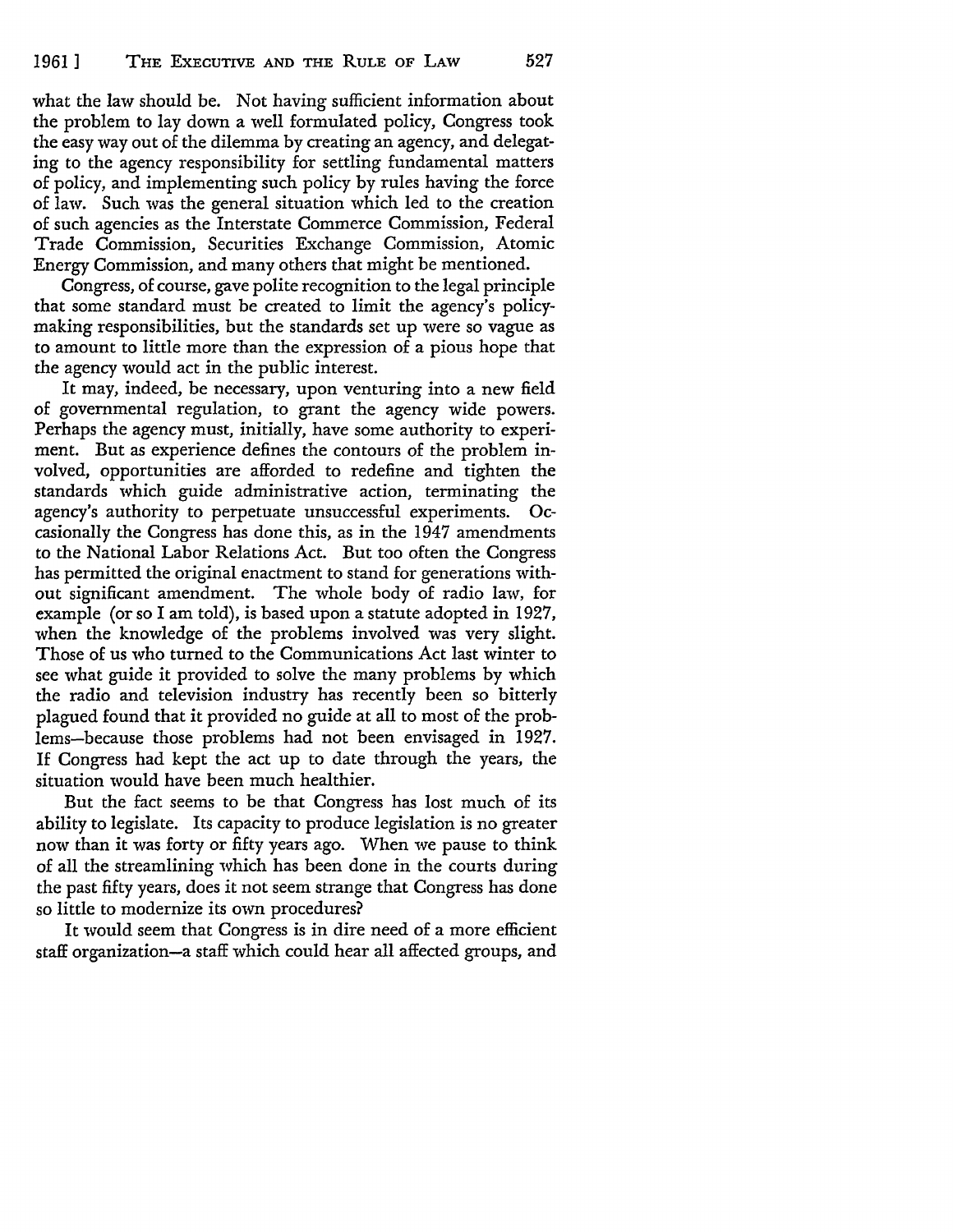study the problems involved, and then submit to the appropriate congressional committee a carefully planned proposal for legislative solution of the problems that are now turned over-lock, stock, and barrel-to an administrative agency. Surely, if Congress can delegate such broad powers to an independent agency, it can delegate a comparable measure of power to its own staff organizations-and if the delegation were thus kept with Congress' own organization, there would be closer supervision and avoidance of some of the dangers that result from delegating the legislative function to an independent agency.

When responsibility for formulating policy, through the twin measures of rulemaking and *ad hoc* administrative adjudication, is delegated to an organization so large that responsibility is divided among hundreds of persons, many of whom are politically motivated, it is inevitable that there should result a tendency toward government by men, and not by law.

This was well pointed out by that patron saint of all Republican critics of administrative agencies, the late Franklin Delano Roosevelt, who said in 1937:

"There is a conflict of principle involved in their make-up and functions.... They are vested with duties of administration ... and at the same time they are given important judicial work .... The evils resulting from this confusion of principles are insidious and far-reaching.  $\ldots$  Pressures and influences properly enough directed toward officers responsible for formulating and administering policy constitute an unwholesome atmosphere in which to adjudicate private rights. But the mixed duties of the commissions render escape from these subversive influences impossible. Furthermore, the same men are obliged to serve both as prosecutors and as judges. This not only undermines judicial fairness; it weakens public confidence in that fairness. Commission decisions affecting private rights and conduct lie under the suspicion of being rationalizations of the preliminary findings which the Commission, in the role of prosecutor, presented to itself."30

## *The Remedy*

I observed that people have been talking about administrative law since at least the time of Aristotle. It might be added that from time to time, through the years, they have done things about it.

ao Quoted, S. Doc. No. 8, 77th Cong., 1st Sess. p. 206 (1941).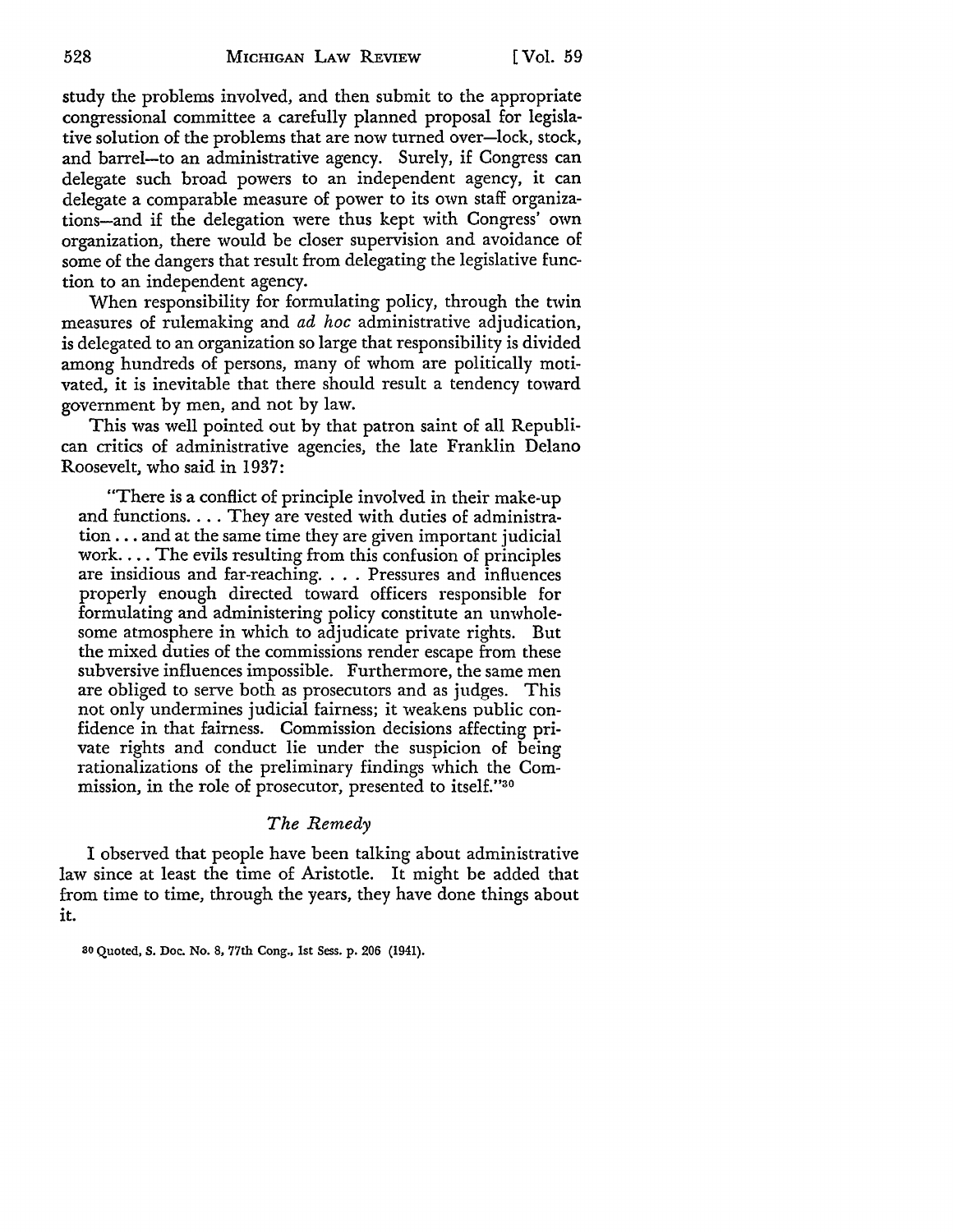The Magna Carta was the result of the very effective protests by the barons gathered at Runnymede, who objected to the administrative law of King John. The American Declaration of Independence charged many abuses against the administrative agencies comprising the British Government's colonial establishment. Incidentally, many of the phrases employed in that document by Thomas Jefferson have a surprisingly modern ring. It protested the "multitude of new offices" that had been created. It objected to the "swarms of officers" sent to "harass" the people. It bemoaned the fact that administrative officers were displacing the legislatures, and depriving the citizens of the benefits of fair trials in the courts.

Perhaps our brief review this afternoon of the attitudes and procedures of administrative agencies suggests that the time has come once again for the people of this country to do something about applying the Rule of Law to the executive agencies of the Government.

We must of course move with caution and circumspection. As Mr. Justice Stone warned in *United Statesv. Morgan,31* we must not "repeat in this day the mistake made by the courts of law when equity was struggling for recognition as an ameliorating system of justice."

What was the mistake to which Mr. Justice Stone referred? Was it not the mistake of attempting to continue an artificial separation of law and equity-a separation which is continuing to cause trouble even to this very day? If we are to avoid this mistake, must we not move along the path of integrating the functions of the agencies with those of Congress and of the courts?

This, in brief, is the fundamental tenet of the recommendations of the second Hoover Commission, many of whose proposals (somewhat modified in form as a result of the work of the drafting committees of the American Bar Association) are now pending in Congress. They adopt four basic approaches to the problem.

First: Reduce the area of untrammeled administrative discretion by enacting legislative standards that will afford real guidance to the agencies in effectuating congressionally-approved policies.

Second: Remove the aura of secrecy, which serves as a fertile breeding ground for improper influences. It can be removed by requiring the agencies to make public their criteria of decision, and by providing for public participation in rulemaking proce-

81 307 U .s. 183, 191 (1939).